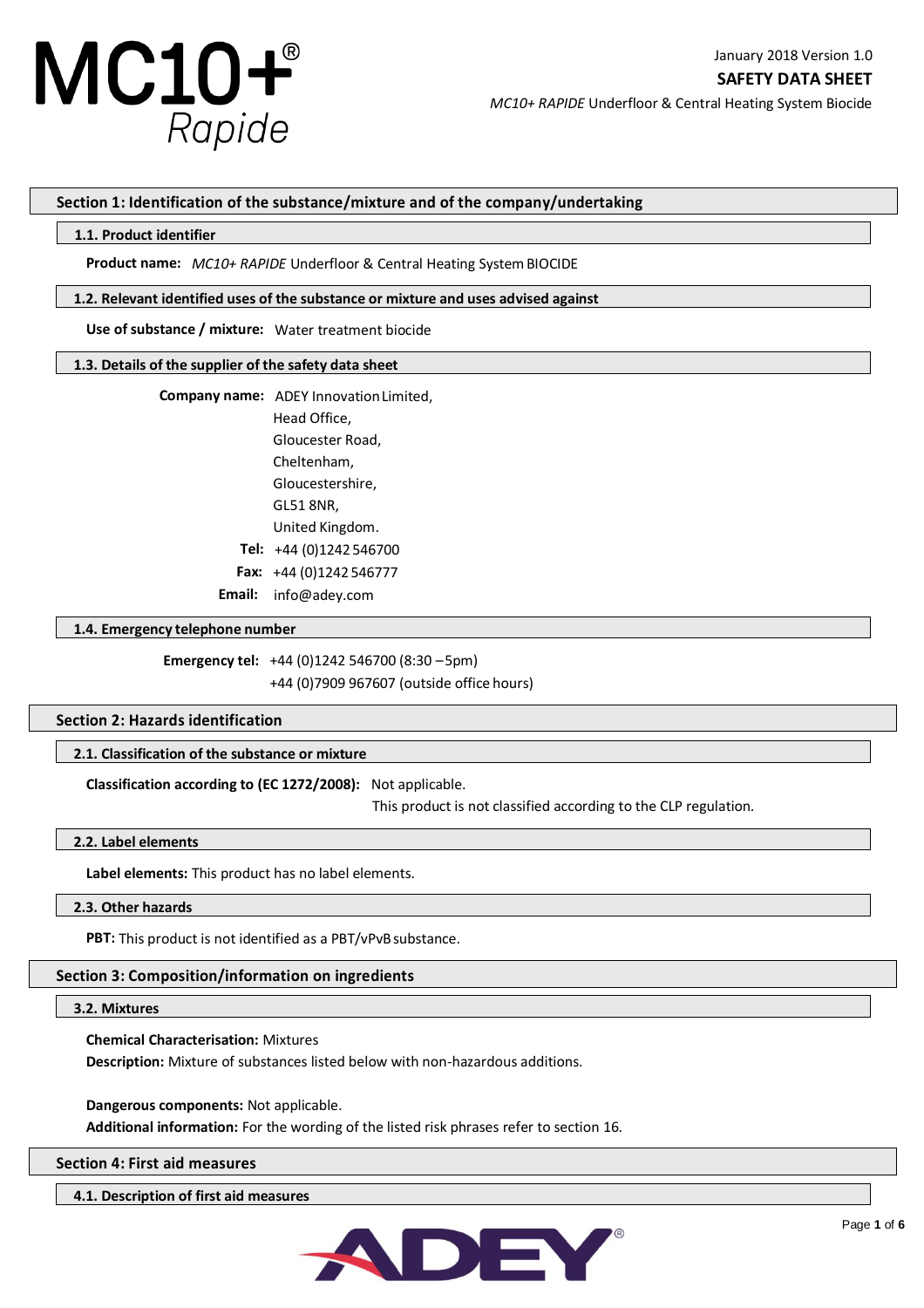

**SAFETY DATA SHEET**

*MC10+ RAPIDE* Underfloor & Central Heating System Biocide

**General information:** No special measures required.

**Inhalation:** Supply fresh air; consult doctor in case of complaints.

 **Ingestion:** If symptoms persist consult doctor.

**Skin contact:** Take off immediately all contaminated clothing.

**Eye contact:** Rinse opened eye for several minutes under running water.

# **4.2. Most important symptoms and effects, both acute and delayed**

No further relevant information available.

# **4.3. Indication of any immediate medical attention and special treatment needed**

**Immediate / special treatment:** No further relevant information available.

# **Section 5: Fire-fighting measures**

**5.1. Extinguishing media**

**Extinguishing media:** CO2, powder or water spray. Fight larger fires with water spray or alcohol resistant foam.

# **5.2. Special hazards arising from the substance or mixture**

Carbon Monoxide (CO) CO2 Gas Nitrous (NOx)

# **5.3. Advice for fire-fighters**

**Advice for fire-fighters:** Firefighters, and others exposed, wear self-contained breathing apparatus.

# **Section 6: Accidental release measures**

# **6.1. Personal precautions, protective equipment and emergency procedures**

**Personal precautions:** Not required.

# **6.2. Environmental precautions**

**Environmental precautions:** Don not allow to enter sewers/surface or ground water.

# **6.3. Methods and material for containment and cleaning up**

**Clean-up procedures:** Absorb with liquid-binding material (sand, diatomite, acid binders, universal binders, sawdust).

# **6.4. Reference to other sections**

No dangerous substances are released.

See Section 7 for information on safe handling.

See Section 8 for information on personal protection equipment.

See Section 13 for disposal information.

# **Section 7: Handling and storage**

# **7.1. Precautions for safe handling**

**Handling requirements:** No special measures required.

**Information about fire - and explosion protection:** No special measures required.

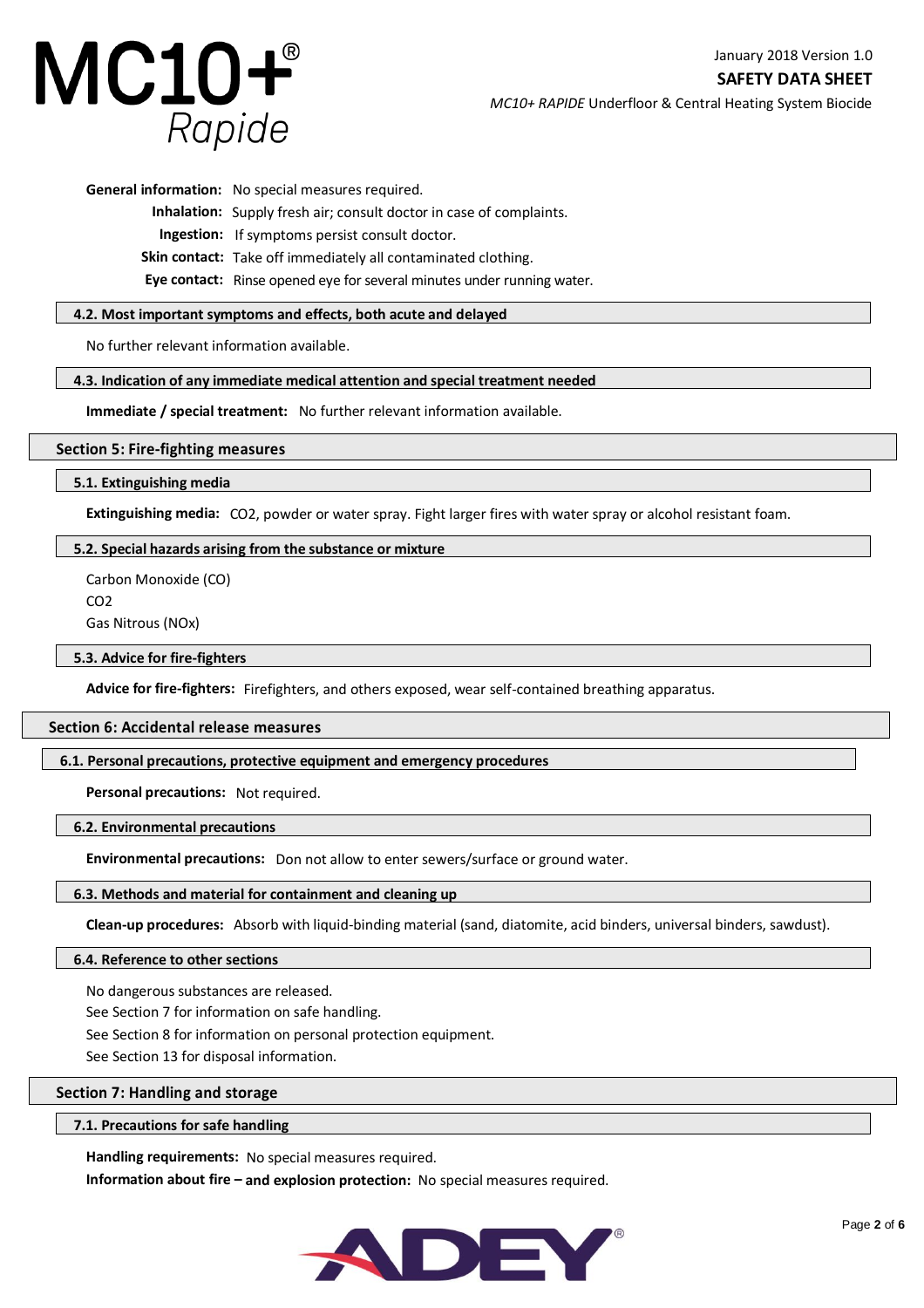

**SAFETY DATA SHEET**

*MC10+ RAPIDE* Underfloor & Central Heating System Biocide

# **7.2. Conditions for safe storage, including any incompatibilities**

**Requirements to be met by storerooms and receptacles**: Store in a cool locations (0°-35°C).

Store only in the original receptacle.

**Information about storage in one common facility:** Not applicable.

**Further information about storage:** Store in a cool place.

The product, if stored properly, is stable for 24 months.

Storage class: 12

# **7.3. Specific end use(s)**

**Specific end use(s):** No further relevant information available.

# **Section 8: Exposure controls/personal protection**

# **8.1. Control parameters**

This product does not contain any relevant quantities of material with critical values that have to be monitored in the workplace.

**Additional information:** The lists valid during the making were used as a basis.

#### **8.2. Exposure controls**

**General measures:** The usual precautionary measures are to be adhered to when handling chemicals.

 **Respiratory protection:** Not required.

**Hand protection:** Protective gloves.

**Eye protection:** Safety glasses.

**Skin protection:** Protective clothing.

# **Section 9: Physical and chemical properties**

### **9.1. Information on basic physical and chemical properties**

| State:                              | Liquid.                                       |
|-------------------------------------|-----------------------------------------------|
| Colour:                             | Colourless-pale yellow.                       |
| Odour:                              | Light.                                        |
| pH value at 20%:                    | $3.0 - 5.0$                                   |
| <b>Change in condition</b>          |                                               |
| Melting point/Melting range:        | $-5^{\circ}$ C                                |
| <b>Boiling point/Boiling range:</b> | $100^{\circ}$ C                               |
| Flash point:                        | Not applicable.                               |
| Flammability (solid, gaseous):      | Not applicable.                               |
| Ignition temperature                |                                               |
| <b>Decomposition temperature:</b>   | Not determined.                               |
| Self-igniting:                      | Product is not self-igniting.                 |
| Danger of explosion:                | Product does not present an explosion hazard. |
| Vapour pressure at 20%:             | 23 hPa                                        |
| Density at 20%:                     | 1.02 $g/cm^{3}$                               |
| Solubility in water:                | Fully miscible.                               |

### **9.2. Other information**

**Other information:** No data available.

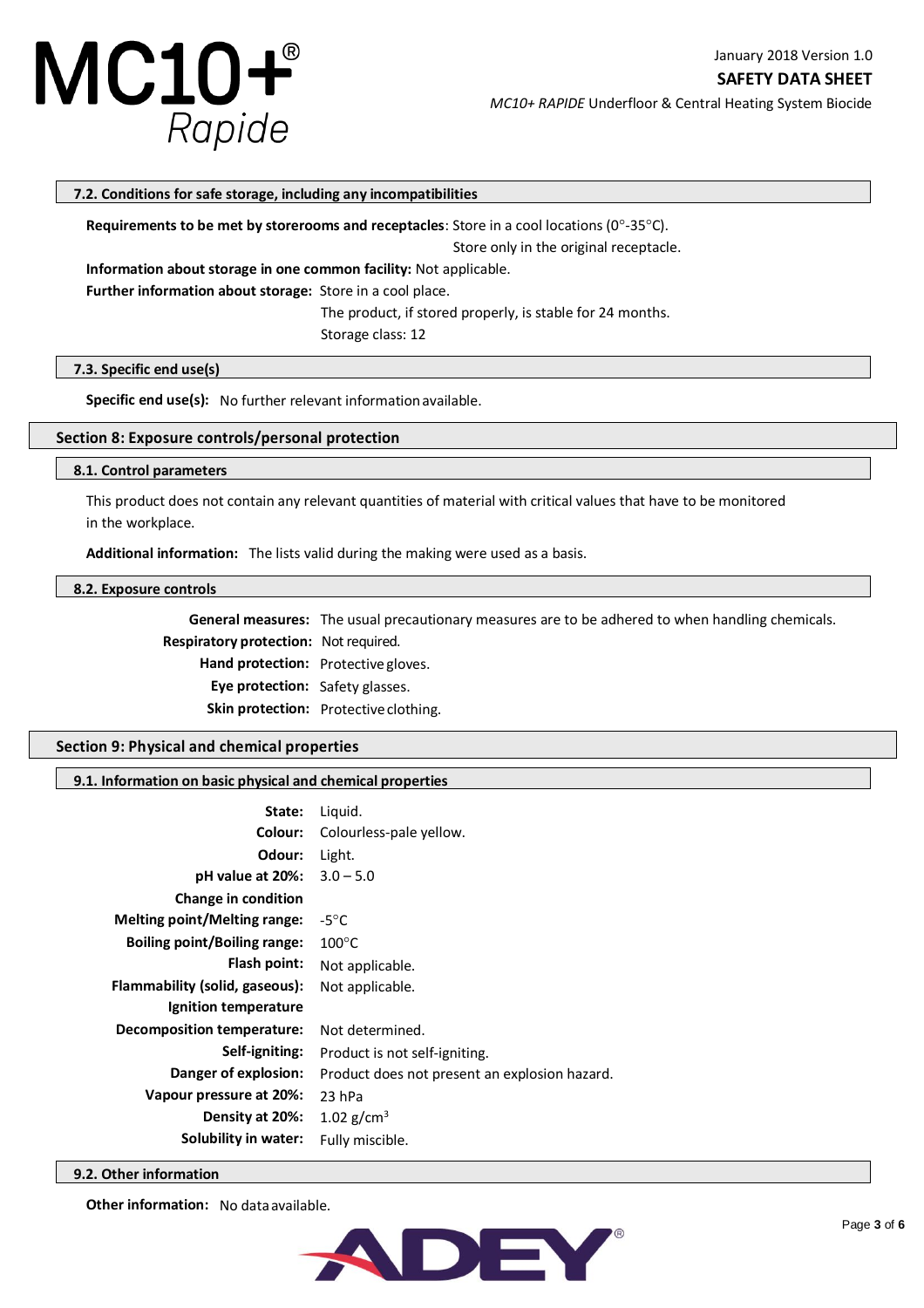

### **Section 10: Stability and reactivity**

#### **10.1. Reactivity**

**Reactivity:** No further relevant information available.

### **10.2. Chemical stability**

**Chemical stability:** No decomposition if used according to specifications.

### **10.3. Possibility of hazardous reactions**

**Hazardous reactions:** No dangerous reactions known.

#### **10.4. Conditions to avoid**

Conditions to avoid: No further relevant information available.

**10.5. Incompatible materials**

**Materials to avoid:** No further relevant information available.

### **10.6. Hazardous decomposition products**

**Haz. decomp. products:** Carbon Monoxide, Carbon Dioxide and Nitrogen oxides (NOx)

#### **Section 11: Toxicological information**

#### **Acute toxicity**

#### **11.1. Information on toxicological effects**

### **Primary irritant effect:**

 **Skin contact:** No irritant effect. **Eye contact:** No irritating effect.  **Respiratory:** No irritating effect.

## **Section 12: Ecological information**

#### **12.1. Toxicity**

No ecological testing was carried out on the product. Data is based on the properties of the main components. **Aquatic toxicity:** No further relevant information available.

## **12.2. Persistence and degradability**

**Persistence and degradability:** Easily biodegradable (OECD 301A).

**12.3. Bioaccumulative potential**

**Bioaccumulative potential:** Does not accumulate in organisms.

### **12.4. Mobility in soil**

**Mobility:** No further relevant information available.

#### **Additional ecological information**

**Water hazard class 2 (German regulation) (Self-assessment):** hazardous for water. Do not allow product to reach

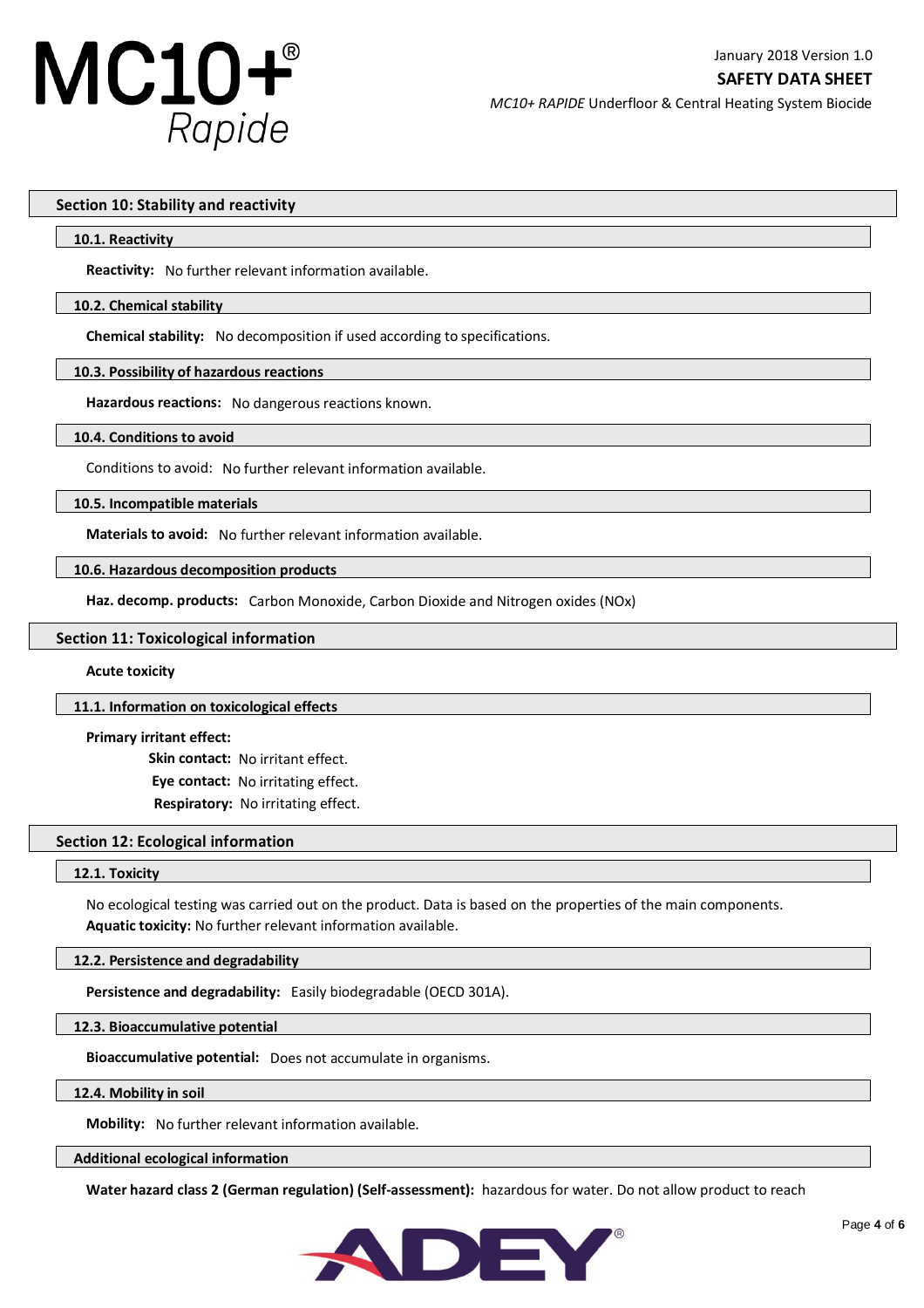

ground, water course or sewage system. Danger to drinking water even if small quantities leak into the ground.

## **12.5. Results of PBT and vPvB assessment**

**PBT identification:** This product is not identified as a PBT/vPvBsubstance.

# **12.6. Other adverse effects**

**Other adverse effects:** No further relevant information available.

### **Section 13: Disposal considerations**

### **13.1. Waste treatment methods**

| European waste catalogue |                                                       |
|--------------------------|-------------------------------------------------------|
| 16 00 00                 | WASTES NOT OTHERWISE SPECIFIED IN THE LIST            |
| 16 03 00                 | Off-specification batches and unused products         |
| 16 03 06                 | Organic wastes other than those mentioned in 16 03 05 |

#### **Uncleaned packaging:**

**Recommendations**: Disposal must be made according to official regulations.

### **Section 14: Transport information**

## **14.1. UN number**

ADR/RID: 1950 IMDG: 1950

## **14.2. UN proper shipping name**

ADR/RID: Aerosols, non-flammable IMDG: Aerosols, non-flammable

## **14.3. Transport hazard class(es)**



# **14.4. Packing group**

No information required.

## **14.5. Environmental hazards**

No environmentally hazardous substances/marine pollutants.

### **14.6. Special precautions for user**

No information required.

**14.7. Transport in bulk according to Annex II of MARPOL73/78 and the IBC Code**